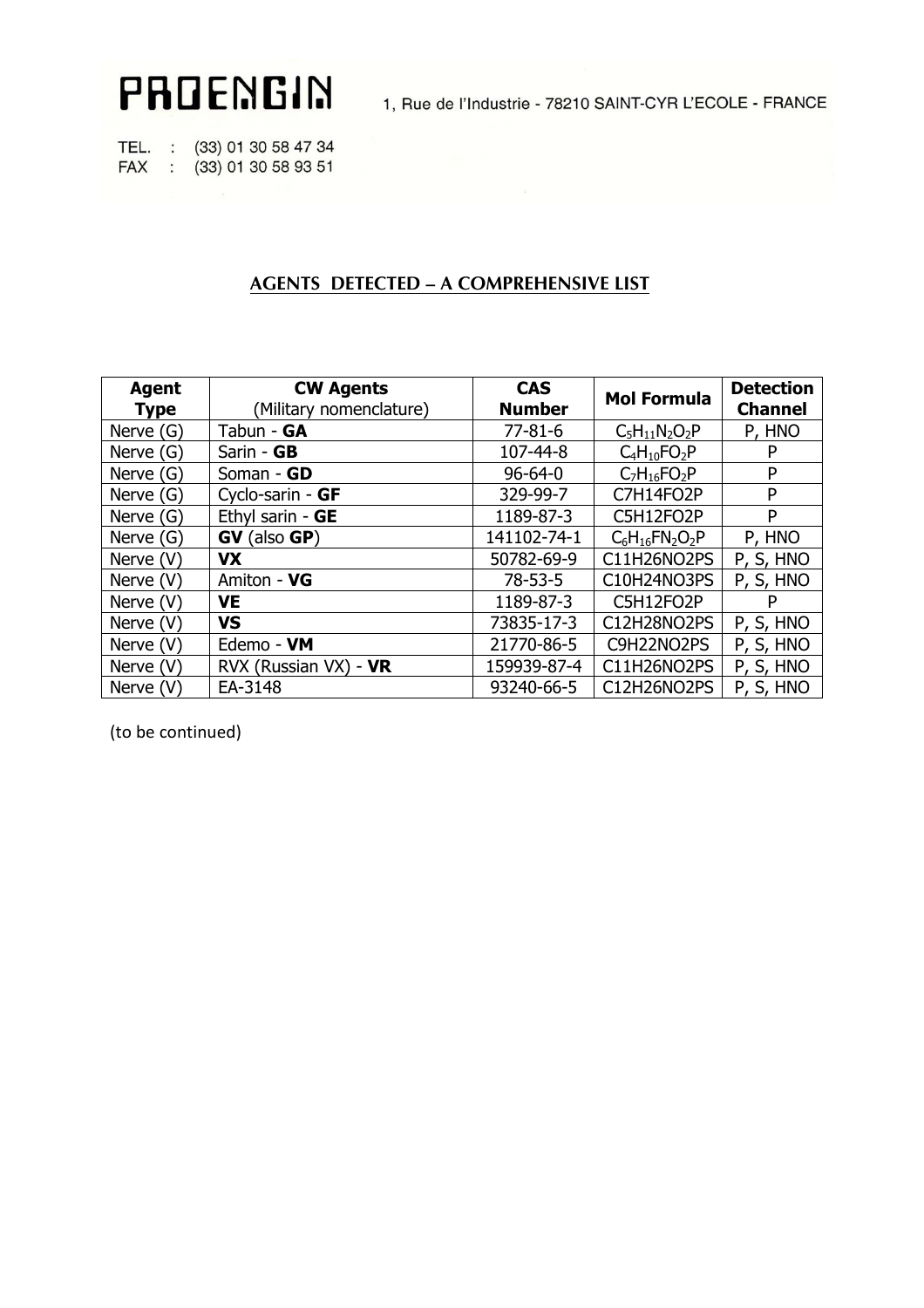| <b>Agent</b>                            | <b>CW Agents</b>                                                     | <b>CAS</b>            | <b>Mol Formula</b>                   | <b>Detection</b>        |  |
|-----------------------------------------|----------------------------------------------------------------------|-----------------------|--------------------------------------|-------------------------|--|
| <b>Type</b>                             | (Military nomenclature)                                              | <b>Number</b>         |                                      | <b>Channel</b>          |  |
| <b>Blister</b>                          | Distilled mustard - HD                                               | $505 - 60 - 2$        | C4H8Cl2S                             | S                       |  |
| <b>Blister</b>                          | Mustard gas - H                                                      | 505-60-2              | C4H8Cl2S                             | $\overline{\mathsf{S}}$ |  |
| <b>Blister</b>                          | Nitrogen Mustard - HN1                                               | 538-07-8              | $C_6H_{13}Cl_2N$                     | <b>HNO</b>              |  |
| <b>Blister</b>                          | Nitrogen Mustard - HN2                                               | $51 - 75 - 2$         | C5H11Cl2N                            | <b>HNO</b>              |  |
| <b>Blister</b>                          | Nitrogen Mustard - HN3                                               | $555 - 77 - 1$        | C6H12Cl3N                            | <b>HNO</b>              |  |
| <b>Blister</b>                          | Sesqui mustard - Q                                                   | 3563-36-8             | C6H12Cl2S2                           | S                       |  |
| <b>Blister</b>                          | Lewisite - L1 (also L)                                               | $541 - 25 - 3$        | C2H2AsCl3                            | As                      |  |
| <b>Blister</b>                          | Lewisite - L2                                                        | 40334-69-8            | C4H4AsCl3                            | As                      |  |
| <b>Blister</b>                          | Lewisite - L3                                                        | 40334-70-1            | C6H6AsCl3                            | As                      |  |
|                                         |                                                                      | 505-60-2 &            | C4H8Cl2S &                           | S, As                   |  |
| <b>Blister</b>                          | Mustard-Lewisite mixture - HL                                        | $541 - 25 - 3$        | C2H2AsCl3                            |                         |  |
| <b>Blister</b>                          | Phosgene oxime - CX                                                  | 1794-86-1             | <b>CCI2NOH</b>                       | <b>HNO</b>              |  |
| <b>Blister</b>                          | 2-Chloroethyl ethyl sulfide - T                                      | 693-07-2              | $C_4H_9CIS$                          | S                       |  |
| <b>Blister</b>                          | Phenyldichlorarsine - PD                                             | 696-28-6              | C6H5AsCl2                            | As                      |  |
| <b>Blister</b>                          | Ethyldichloroarsine - ED                                             | 598-14-1              | C2H5AsCl2                            | As                      |  |
| <b>Blister</b>                          | Methyldichlorarsine - MD                                             | 593-89-5              | CH3AsCl2                             | As                      |  |
| <b>Blood</b>                            | Hydrogen cyanide - AC                                                | 74-90-8               | <b>HCN</b>                           | <b>HNO</b>              |  |
| <b>Blood</b>                            | Arsine - SA                                                          | 7784-42-1             | AsH <sub>3</sub>                     | As                      |  |
| <b>Blood</b>                            | Cyanogen chloride - CK                                               | 506-77-4              | <b>CNCI</b>                          | <b>HNO</b>              |  |
| Choking                                 | Nitric oxide - NO                                                    | 10102-43-9            | <b>NO</b>                            | <b>HNO</b>              |  |
| Choking                                 | Red phosphorus - RP                                                  | 7723-14-0             | P                                    | P                       |  |
| Vomiting                                | Diphenylchloroarsine - DA                                            | 712-48-1              | C12H10AsCl                           | As                      |  |
| Vomiting                                | Diphenylamine<br>chloroarsine<br>(Adamsite) - DM                     | 578-94-9              | C12H9AsCIN                           | As                      |  |
| Vomiting                                | Diphenylcyanoarsine - DC                                             | 23525-22-6            | (C6H5)2AsCN                          | As                      |  |
| <b>CW</b><br><b>Binary</b><br>precursor | O-Ethyl<br>$O-2-$<br>diisopropylaminoethyl<br>methylphosphonite - QL | 57856-11-8            | C11H26NO2P                           | P                       |  |
| <b>Binary</b><br><b>CW</b><br>precursor | difluoride<br>Methylphosphonic<br>DF                                 | 676-99-3              | CH3F2OP                              | P                       |  |
| Nerve toxin                             | Tetrodotoxin - PP                                                    | 4368-28-9             | C11H17N3O8                           | <b>HNO</b>              |  |
| Nerve Toxin                             | Saxitoxin - TZ                                                       | 35523-89-8            | $C_{10}H_{17}N_7O_4$                 | <b>HNO</b>              |  |
| Incapaciting                            | 3-Quinuclidinyl benzilate - BZ                                       | 6581.06.2             | C21H23NO3                            | <b>HNO</b>              |  |
| Tear                                    | 23% CN, 38% chloropicrin,<br>38.4% chloroform - CNS                  | 532-27-4 &<br>76-06-2 | CCI3NO <sub>2</sub> &<br>C6H5COCH2Cl | <b>HNO</b>              |  |
| Tear                                    | Bromobenzyl cyanide - CA                                             | 16532-79-9            | C8H6BrN                              | <b>HNO</b>              |  |
| Tear                                    | $O-$<br>chlorobenzylidenemalononitrile -<br><b>CS</b>                | 2698-41-1             | C10H5ClN2                            | <b>HNO</b>              |  |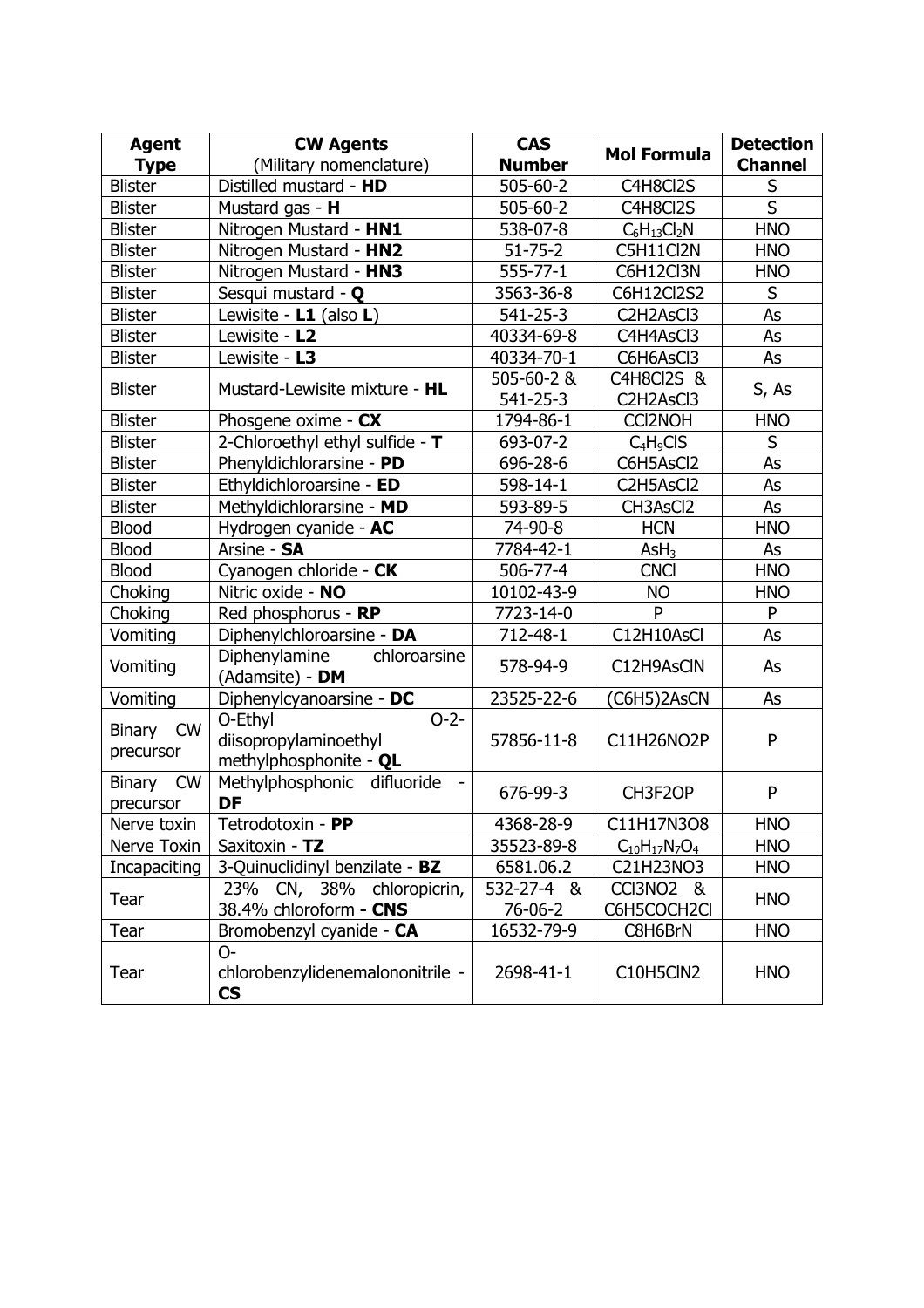## List of TICs detected by AP4C series detectors

|                               | <b>Agents Detected</b> |                             |                    |                                    |
|-------------------------------|------------------------|-----------------------------|--------------------|------------------------------------|
| <b>ITF 25</b><br><b>Class</b> | <b>Name</b>            | <b>CAS</b><br><b>Number</b> | <b>Mol Formula</b> | <b>Detection</b><br><b>Channel</b> |
| High                          | Ammonia                | 7664-41-7                   | NH <sub>3</sub>    | <b>HNO</b>                         |
| High                          | Arsine                 | 7784-42-1                   | AsH <sub>3</sub>   | <b>AS</b>                          |
| High                          | Carbon disulfide       | $77 - 15 - 0$               | CS <sub>2</sub>    | S                                  |
| High                          | Hydrogen cyanide (AC)  | 74-90-8                     | <b>HCN</b>         | <b>HNO</b>                         |
| High                          | Hydrogen sulfide       | 7783.06.4                   | H2S                | S                                  |
| High                          | Nitric acid            | 7697-37-2                   | HNO <sub>3</sub>   | <b>HNO</b>                         |
| High                          | Phosphorus trichloride | 7719.12.2                   | PCL <sub>3</sub>   | P                                  |
| High                          | Sulfur dioxide         | 7446.09.5                   | <b>SO2</b>         | S                                  |

|               | <b>Agents Detected</b> |                |                                              |                         |
|---------------|------------------------|----------------|----------------------------------------------|-------------------------|
| <b>ITF 25</b> | <b>Name</b>            | <b>CAS</b>     | <b>Mol Formula</b>                           | <b>Detection</b>        |
| <b>Class</b>  |                        | <b>Number</b>  |                                              | channel                 |
| Medium        | Acetone cyanohydrin    | 75-86-5        | C4H7NO                                       | <b>HNO</b>              |
| Medium        | Acrylonitrile          | $107 - 13 - 1$ | C3H3N                                        | <b>HNO</b>              |
| Medium        | Allylamine             | $107 - 11 - 9$ | C3H7N                                        | <b>HNO</b>              |
| Medium        | Carbonyl sulfide       | 463-58-1       | <b>COS</b>                                   | S                       |
| Medium        | Chloroacetonitrile     | $107 - 14 - 2$ | <b>CICH2CN</b>                               | <b>HNO</b>              |
| Medium        | Chlorosulfonic acid    | 7790-94-5      | HSO3CL                                       | S                       |
| Medium        | $1,2-$                 | 540-73-8       | <b>C2H8N2</b>                                | <b>HNO</b>              |
|               | dimethylehydrazine     |                |                                              |                         |
| Medium        | Dimethyl sulfate       | $77 - 78 - 1$  | <b>C2H6O4S</b>                               | S                       |
| Medium        | Methanesulfonyl        | 124-63-0       | CH3CIO2S                                     | $\overline{S}$          |
|               | chloride               |                |                                              |                         |
| Medium        | Methyl hydrazine       | 60-34-4        | CH6N2                                        | <b>HNO</b>              |
| Medium        | Methyl isocyanate      | 624-83-9       | C <sub>2</sub> H <sub>3</sub> N <sub>O</sub> | <b>HNO</b>              |
| Medium        | Methyl mercaptan       | 74-93-1        | CH <sub>4</sub> S                            | S                       |
| Medium        | N-butyl isocyanate     | 111-36-4       | C5H9NO                                       | <b>HNO</b>              |
| Medium        | Nitrogen dioxide       | 10102-44-0     | NO <sub>2</sub>                              | <b>HNO</b>              |
| Medium        | Phosphine              | 7803-51-2      | PH <sub>3</sub>                              | $\mathsf{P}$            |
| Medium        | Phosphorous            | 7647-19-0      | PF <sub>5</sub>                              | P                       |
|               | pentafluoride          |                |                                              |                         |
| Medium        | Sulfur trioxide        | 7446.11.9      | SO <sub>3</sub>                              | S                       |
| Medium        | Sulfuryl chloride      | 7791-25-5      | SO <sub>2</sub> CL <sub>2</sub>              | $\overline{S}$          |
| Medium        | Tert-octyl mercaptan   | 111-88-6       | <b>C8H18S</b>                                | $\overline{\mathsf{S}}$ |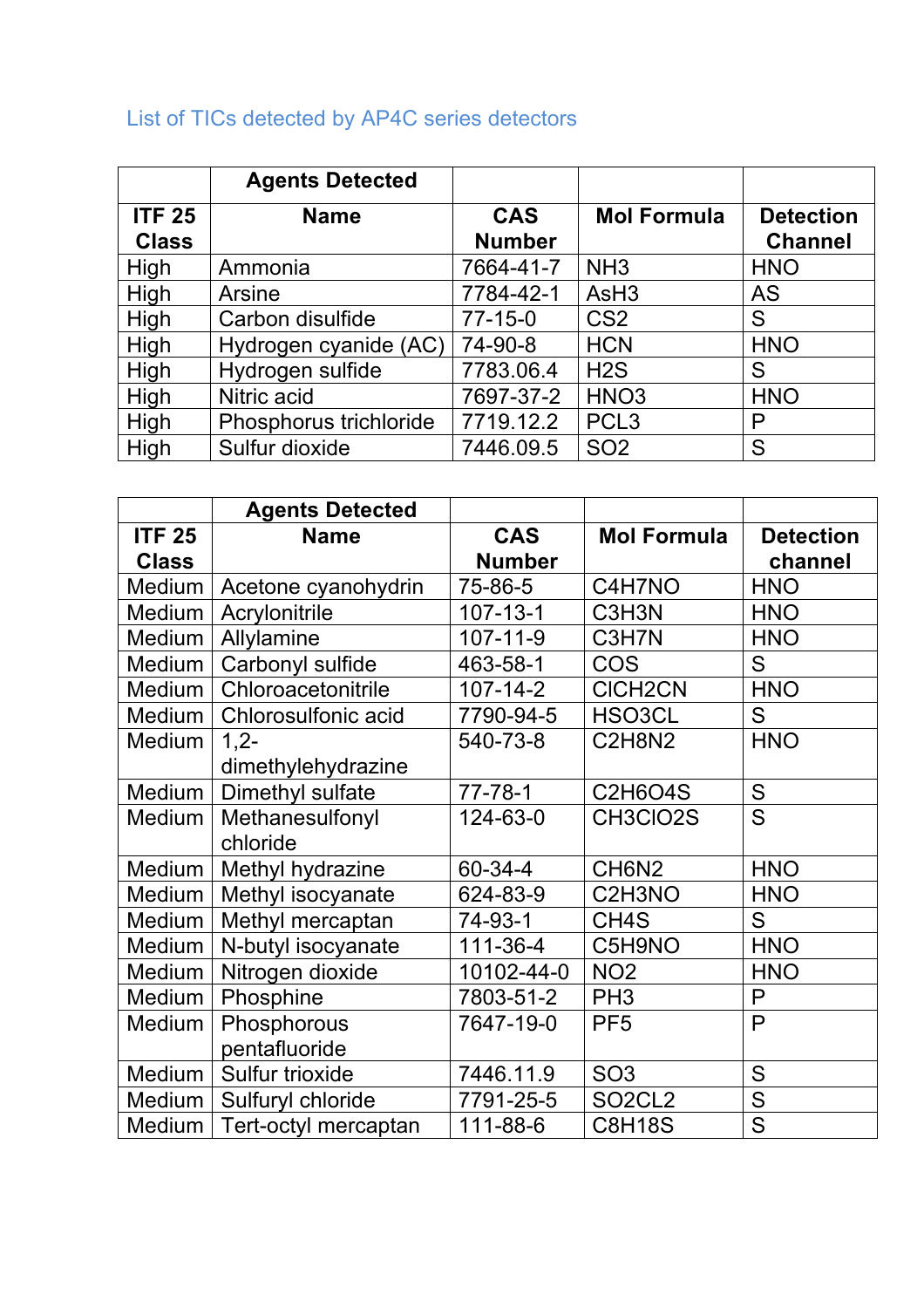|                  | <b>Agents Detected</b>                     |                             |                                |                             |
|------------------|--------------------------------------------|-----------------------------|--------------------------------|-----------------------------|
| <b>ITF</b><br>25 | <b>Name</b>                                | <b>CAS</b><br><b>Number</b> | <b>Mol Formula</b>             | <b>Detection</b><br>channel |
| <b>Class</b>     |                                            |                             |                                |                             |
| Low              | Allyl isothiocyanate                       | 57-06-7                     | C4H5NS                         | S, HNO                      |
| Low              | Arsenic trichloride                        | 7784-34-1                   | AsC <sub>3</sub>               | As                          |
| Low              | Cyanogen                                   | 460-19-5                    | <b>C2N2</b>                    | <b>HNO</b>                  |
| Low              | Diphenylmethane-4'-<br>diisocyanate        | $101 - 68 - 8$              | C15H10N2O2                     | <b>HNO</b>                  |
| Low              | Ethylene imine                             | 151-56-4                    | C <sub>2</sub> H <sub>5N</sub> | <b>HNO</b>                  |
| Low              | Ethyl phosphonothioic<br><b>Dichloride</b> | 993-43-1                    | C2H5Cl2PS                      | P & S                       |
| Low              | Ethyl phosphonous<br>dichloride            | 1498-40-4                   | C2H5Cl2P                       | P                           |
| Low              | Isopropyl isocyanate                       | 1795-48-8                   | C4H7NO                         | <b>HNO</b>                  |
| Low              | Parathion                                  | 56-38-2                     | C10H14NO5PS                    | P, S,<br><b>HNO</b>         |
| Low              | Perchloromethyl<br>mercaptan               | 594-42-3                    | CCI4S                          | S                           |
| Low              | N-butyl isocyanate                         | 1609-86-5                   | C5h9NO                         | <b>HNO</b>                  |
| Low              | Sulfuryl fluoride                          | 2699-79-8                   | <b>SO2F2</b>                   | S                           |
| Low              | Tert-butyl isocyanate                      | 1609-86-5                   | C5H9NO                         | <b>HNO</b>                  |
| Low              | Tetaethyl<br>pyrophosphate                 | 107-49-3                    | C8h20O7P2                      | $\mathsf{P}$                |
| Low              | Toluene diisocyanate<br>(TDI)              | 26471-62-5                  | <b>C9H6N2O2</b>                | <b>HNO</b>                  |